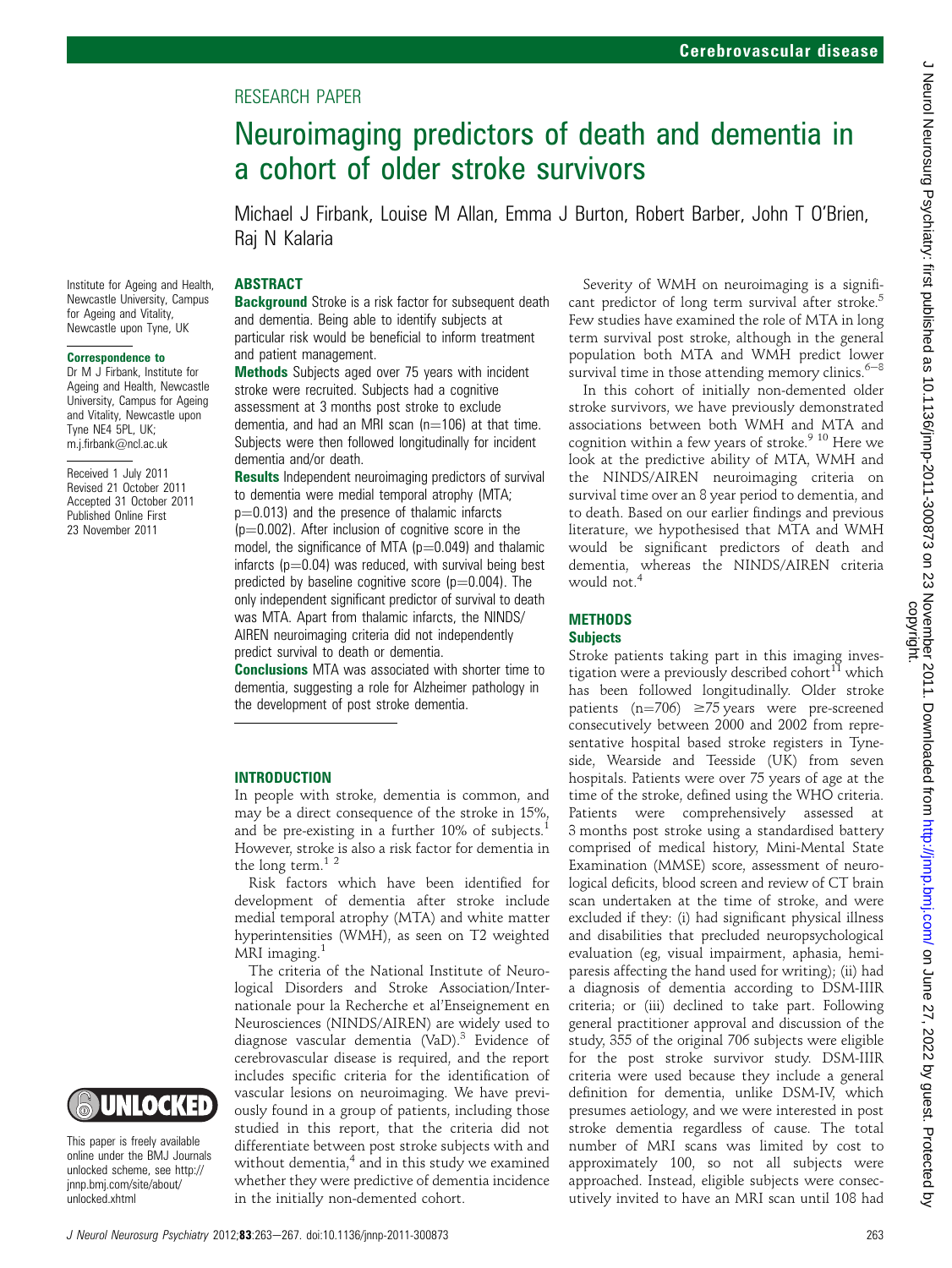agreed. The analysis here is a subset of a separate paper looking at survival in the whole cohort with regard to cardiovascular risk factors.<sup>12</sup> Subjects underwent an annual clinical and cognitive assessment. The appropriate local research ethics committee granted ethics approval for the study. Following full explanation and discussion of the study, patients gave their consent to the evaluations, with additional assent from the next of kin.

#### Neuropsychological testing

To evaluate global cognitive performance, we used the Cambridge Cognitive Assessment-revised, section B (CAMCOG-R),<sup>13</sup> which is a standardised paper and pencil test for global cognition (maximum score, 105). It has subscores for several cognitive domains, including executive function, and includes the MMSE.

#### Diagnosis of dementia

On annual review, further evaluation for possible dementia using DSM-IIIR dementia criteria was performed if a participant was unable to complete an MMSE, or scored less than 24 on the MMSE, or scored 2 or more points less on the MMSE than 12 months previously, or if any other signs of cognitive impairment were apparent during their annual neuropsychological evaluation. Criteria for dementia were applied by an experienced dementia specialist, blind to results from MR imaging changes.

#### MRI acquisition

All patients were imaged using a 1.5 T GE Signa scanner (General Electric, Milwaukee, USA). Coronally oriented whole brain T1 weighted three-dimensional FSPGR data sets were acquired (repetition time= $12.4$  ms, echo time= $4.2$  ms, inversion time=650 ms, pixel size  $0.78\times0.78$ , 1.6 mm slice thickness, flip angle=15°) along with axial whole brain FLAIR images  $(TR=10000 \text{ ms}, TE=125 \text{ ms}, TI=2100 \text{ ms}, \text{slice thickness}=5$ mm, interslice gap=0.3 mm). Images were obtained at baseline.

### Volume of white matter hyperintensities

Volume of WMH was obtained from the baseline MRI images using previously validated automated software<sup>14</sup> Briefly, spm99 (http://www.fil.ion.ucl.ac.uk/spm) was used to segment the brain from the FLAIR images. Volumes of WMH were then determined by applying an intensity threshold of 1.45 times the modal intensity for each slice to segment the WMH. The accuracy of this was checked visually for each subject and the total WMH volume in the whole brain was calculated. Values in table 1 are WMH (in ml) for ease of interpretation, however for the statistical analysis, we calculated the ratio of WMH volume to total brain volume, and in order to produce normally distributed data used a log transform.

### MRI rating

Extent of medial temporal lobe atrophy (right and left) was rated using a standardised scale<sup>15</sup> from hard copies of the baseline T1 weighted coronal images. This scale rates atrophy (0, absent; 1, minimal; 2, mild; 3, moderate; and 4, severe) based on the width of the surrounding CSF spaces (temporal horn and choroid fissure) and the height of the hippocampal formation (which includes the hippocampus proper, subiculum, and parahippocampal and dentate gyri). Left and right scores were summed to give an overall combined MTA score (maximum score 8). All scans were rated by consensus between three trained and experienced raters (RB. JTO and EJB).

At the same time, the criteria for vascular lesions, as specified by NINDS/AIREN, were also documented for each patient.

| <b>Table 1</b> Subject characteristics $(n=106)$                     |              |
|----------------------------------------------------------------------|--------------|
| Age at baseline (years)                                              | 79.8 (4.11)  |
| Sex (F:M)                                                            | 57:49        |
| Deceased during follow-up (n (%))                                    | 60(57)       |
| Developed dementia during follow-up (n (%))                          | 27(25)       |
| <b>CAMCOG-R</b> score                                                | 84.4 (8.53)  |
| <b>MMSE</b> score                                                    | 26.2(2.69)   |
| GDS score                                                            | 3.37(2.96)   |
| WMH (ml)                                                             | 2.08(1.81)   |
| <b>MTA</b>                                                           | 2.71(1.75)   |
| Total brain volume (ml)                                              | 1009 (82.4)  |
| <b>Oxford Stroke Classification</b><br>(LACS/PACS/TACS/POCS/unknown) | 35/42/5/17/7 |
| Any previous stroke/TIA ( $n=103$ ) (n (%))                          | 30(29)       |
| Previous stroke (residual disability) ( $n=103$ ) (n (%))            | 15(15)       |
| Hypertension (n=105) (n $(\%)$ )                                     | 64 (61)      |
| Atrial fibrillation ( $n=105$ ) (n $(\%)$ )                          | 17(16)       |
| Diabetes mellitus ( $n=101$ ) (n $(\%)$ )                            | 5(5)         |
| Current smoker (n (%))                                               | 18 (17)      |
| Ischaemic heart disease $(n=105)$ (n $(\%)$ )                        | 36 (34)      |
| Cortical lesion 40 mm or larger (n (%))                              | 25(24)       |
| AIREN bilateral anterior cerebral artery large infarct (n (%))       | 0(0)         |
| AIREN bilateral large vessel infarct (n (%))                         | 3(3)         |
| AIREN large vessel-left infarct (n (%))                              | 15(14)       |
| AIREN large vessel-right infarct (n (%))                             | 25 (24)      |
| AIREN association areas large infarct (n (%))                        | 27(26)       |
| AIREN posterior cerebral artery stroke (n (%))                       | 11(10)       |
| AIREN bilateral thalamic infarct (n (%))                             | 6(6)         |
| AIREN basal ganglia small vessel disease (n (%))                     | 65 (61)      |
| AIREN periventricular WMH (n (%))                                    | 43 (41)      |
| AIREN frontal WMH (n (%))                                            | 47 (44)      |
| AIREN WMH $>25%$ (n $(\%)$ )                                         | 27 (26)      |
| AIREN any $(n \ (\%)$                                                | 102 (96)     |
| Any thalamic infarct (n (%))                                         | 40 (38)      |

Values are mean (SD) or n (%).

AIREN, relevant imaging change meets imaging criteria as specified in the National Institute of Neurological Disorders and Stroke Association/Internationale pour la Recherche et al'Enseignement en Neurosciences (NINDS/AIREN) criteria; CAMCOG-R, Cambridge Cognitive Assessment-revised; GDS, Geriatric Depression 15 point Scale; LACS/PACS/TACS/POCS, lacunar/partial anterior/total anterior/posterior syndrome; MTA, medial temporal lobe atrophy rating; MMSE, Mini-Mental State Examination; TIA, transient ischaemic attack; WMH, white matter hyperintensity volume.

These are broadly classed under: (a) multiple large infarcts, (b) strategic single infarcts (eg, angular gyrus) or thalamus or (c) small vessel disease with extensive leukoaraiosis, or multiple basal ganglia lacunes. Operational criteria for classifying such lesions were suggested by van Straaten and colleagues.<sup>16</sup> WMHs were rated from hard copies of FLAIR images acquired in the axial plane. As part of the NINDS/AIREN criteria, those with extensive periventricular WMHs and leukoencephalopathy involving at least 25% of the total white matter were recorded. All scan measurements and ratings were undertaken over the baseline period, blind to clinical findings and before follow-up data had been collected.

### Statistical analysis

Statistical analysis was performed with SPSS (V.17.0). In order to examine the associations between exposure to putative risk factors for death or dementia, Cox proportional regression analyses were used to obtain univariate proportional HRs for each risk factor, using time (days) from index stroke to death and dementia as the dependent variables. In the dementia model, if a patient died, data were right censored. The date of onset of dementia was assumed to be at the midpoint between the two assessments where dementia status changed. HRs were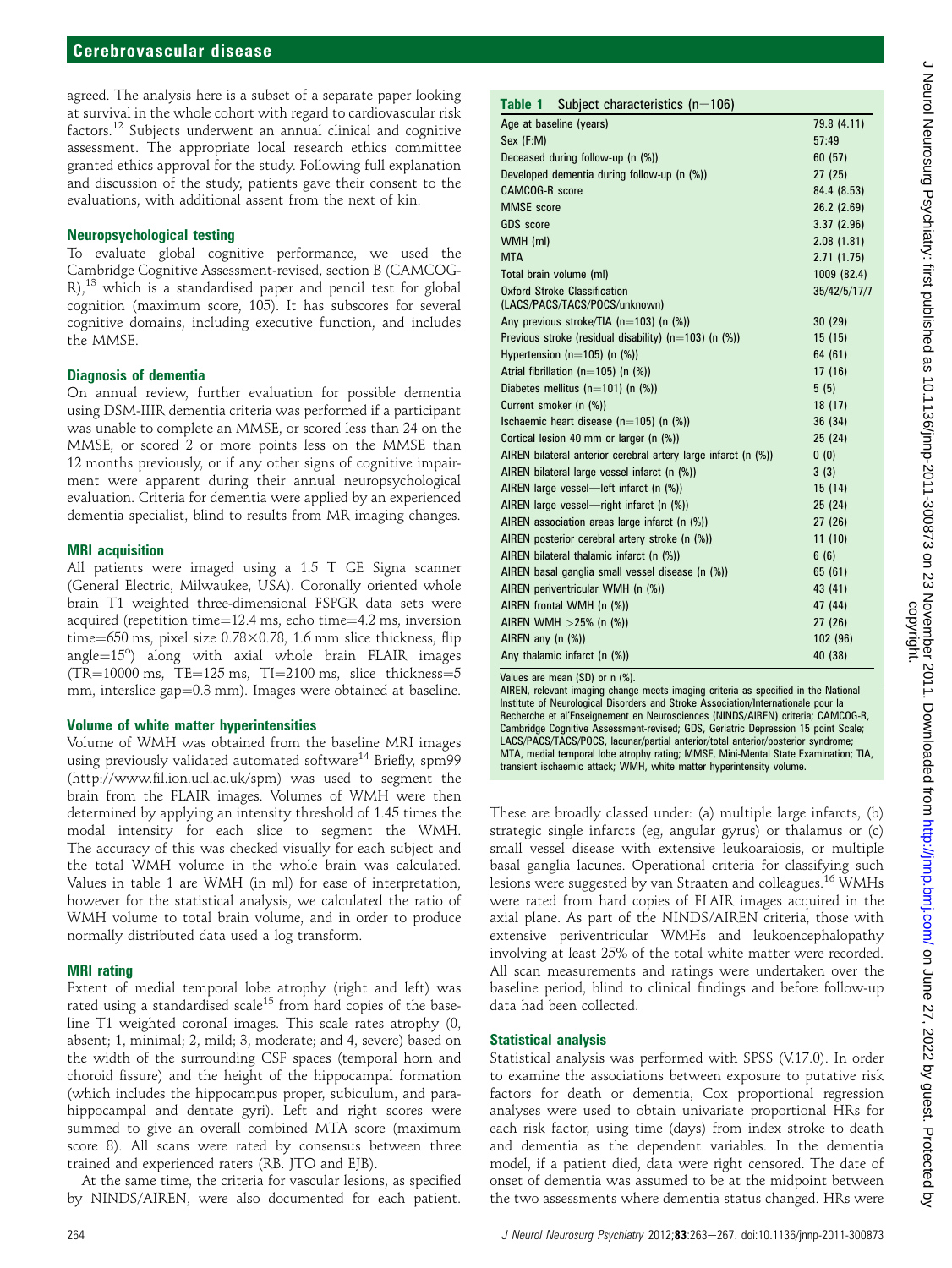given according to presence or absence of the risk factor, or per point on quantitative scales, as appropriate. There were no missing data in the variables we examined.

Following identification in univariate models, significant predictors of death and dementia were entered into a multivariate Cox regression model. Where similar features were described by more than one significant predictor, the predictor with the higher level of significance in univariate analyses was entered into multivariate analyses, in order to avoid coaggregation of predictors (eg, WMH volume rather than AIREN WMH >25%). Multivariate Cox models were examined to see if the proportional hazard assumption was met (using the R program V2.10, http://cran.r-project.org/) by investigating the scaled Schoenfeld residuals graphically and correlating the residuals against time. Non-linearity was investigated using graphical inspection of Martingale residuals plotted against covariates.

#### RESULTS

Of the 108 subjects who underwent MRI, two moved during the scan, leaving 106 successful scans for analysis. Table 1 shows the demographics of the study group. Subjects were followed-up for a median of 3.18 (IQR 4.78) years to last dementia assessment, and a median of 6.62 (IQ range 4.05) years for deaths. All subjects (apart from two) were followed-up until either death or 9 years after initiation of the study. Of those whose final status was 'without dementia' ( $n=79$ ), there were 55 (71%) who had an assessment of dementia within 1 year of their last recorded vital status. There were no significant differences between those with successful MRI ( $n=106$ ) versus those who did not have an MRI scan (n=249) in age (79.8 (SD 4.1) vs 80.3 (SD 4.1); t=1.2, p=0.25), CAMCOG-R score (84.4 (SD 8.5) vs 85.3 (SD 9.1); t=0.914, p=0.36), sex (F/M=57/49 vs 135/114;  $\chi^2$ =1.90,  $p=0.17$ ) or Oxford Community Stroke Classification (lacunar/ partial anterior/total anterior/posterior syndrome/unknown

| Univariate Cox survival model for time to dementia<br>Table 2 |         |                                   |
|---------------------------------------------------------------|---------|-----------------------------------|
|                                                               | p Value | <b>HR (95% CI)</b>                |
| Age (years)                                                   | 0.003   | 1.12 (1.04 to 1.21)**             |
| Male sex                                                      | 0.806   | 0.909 (0.425 to 1.95)             |
| <b>MTA</b>                                                    | 0.003   | 1.43 (1.13 to $1.80$ )**          |
| Log (WMH/TBV)                                                 | 0.001   | 2.42 (1.41 to 4.16)**             |
| Total brain volume (ml)                                       | 0.183   | $0.995$ (0.989 to 1.00)           |
| Cortical lesion 40 mm or larger                               | 0.551   | 0.724 (0.250 to 2.10)             |
| <b>AIREN</b> association areas                                | 0.695   | 1.19 (0.502 to 2.81)              |
| AIREN post-cerebral artery infarct                            | 0.707   | $0.759$ (0.179 to 3.21)           |
| AIREN basal ganglia                                           | 0.938   | 1.03 (0.472 to 2.25)              |
| <b>AIRFN frontal WMH</b>                                      | 0.680   | 1.17 (0.550 to 2.50)              |
| <b>AIREN periventricular WMH</b>                              | 0.013   | 2.65 (1.23 to 5.74)*              |
| AIREN bilateral thalamic infarct                              | < 0.001 | 6.47 (2.42 to 17.3)**             |
| AIREN large vessel-left                                       | 0.874   | 1.09 (0.376 to 3.16)              |
| AIREN large vessel-right                                      | 0.457   | $0.668$ (0.231 to 1.93)           |
| AIREN bilateral large vessel                                  | 0.524   | 0.047 (0.000 to 580)              |
| AIREN WMH $>25%$                                              | 0.025   | 2.41 (1.11 to $5.19$ <sup>*</sup> |
| AIREN sum of scores                                           | 0.024   | 1.40 (1.05 to 1.87)*              |
| Any thalamic infarct                                          | 0.436   | 1.35 (0.633 to 2.89)              |
| CAMCOG-R                                                      | < 0.001 | $0.902$ (0.865 to 0.941)**        |
| <b>MMSE</b>                                                   | < 0.001 | $0.716$ (0.620 to 0.826)**        |

 $*p<0.05$ ;  $*p<0.01$ .

AIREN, relevant imaging change meets imaging criteria as specified in the National Institute of Neurological Disorders and Stroke Association/Internationale pour la Recherche et al'Enseignement en Neurosciences (NINDS/AIREN) criteria; CAMCOG-R, Cambridge Cognitive Assessment-revised; MMSE, Mini-Mental State Examination; MTA, medial temporal lobe atrophy rating; TBV, total brain volume; WMH, white matter hyperintensity volume.

35/42/5/17/7 (33/40/5/16/7%) vs 81/103/14/32/19 (33/41/6/ 13/8%;  $\chi^2$ =0.829, p=0.94).

Table 2 presents results of univariate Cox survival analysis for time to dementia. Significant neuroimaging predictors of shorter time to dementia onset were MTA and volume of WMH, along with age, sex and both CAMCOG-R and MMSE scores at baseline. Both MTA  $(p=-0.271; p=0.005)$  and WMH  $(p=-0.253; p=0.009)$  were significantly correlated with baseline CAMCOG-R score. Of the NINDS/AIREN neuroimaging criteria, the presence of bilateral thalamic infarcts along with WMH predicted survival. In a Cox multivariate model with age, and the significant neuroimaging variables, independent predictors of survival time to dementia were MTA ( $p=0.031$ , HR=1.34  $(95\% \text{ CI } 1.03 \text{ to } 1.75)$ ), WMH volume (p=0.037, HR=1.90 (1.04) to 3.48)) and the presence of thalamic lesions ( $p=0.004, 5.20$  (1.7) to 15.9)). Examining the model, there was no non-linearity in the continuous variables, however, there was evidence of a nonproportional hazard for age. We therefore repeated the analysis, stratifying for age (in groups of  $75-79$  years (n=59), 80-84 years (n=32) and age >85 years (n=15)). Results of this are shown in table 3 (model fit  $\chi^2$ =24.0, p<0.001).

With the addition of CAMCOG-R score to the model (table 3, model fit  $\chi^2$ =34.4, p<0.001), the significant predictors were CAMCOG-R ( $p=0.004$ ), thalamic lesions ( $p=0.040$ ) and MTA  $(p=0.049)$ . Figure 1A shows a univariate survival curve of CAMCOG-R versus time to dementia. Using MMSE rather than CAMCOG-R produced almost identical results, with MMSE strongly predicting survival in the multivariate analysis  $(p=0.004)$ .

Table 4 has the results of the Cox univariate survival analysis for time to death. Significant predictors were age, MTA and CAMCOG-R score. None of the NINDS/AIREN neuroimaging variables was significantly associated with survival time to death (data not shown). In a multivariate model with age and MTA (table 5), survival time was predicted by MTA ( $\chi^2$  for model fit 10.3,  $p=0.006$ ). There was no evidence of non-linearity or nonproportional hazards in the model. Adding CAMCOG-R score did not significantly improve the model (change in model  $\chi^2$  1.8,  $p=0.2$ ). Figure 1B shows a survival curve of MTA versus survival to death.

#### **DISCUSSION**

Our principal finding was that in this older cohort of nondemented stroke survivors, the presence of MTA at baseline was

| <b>Table 3</b> Multivariate Cox model of survival to dementia with |
|--------------------------------------------------------------------|
| significant neuroimaging predictors stratified by age, and with    |
| addition of cognitive score                                        |

|                                                         | p Value | <b>HR (95% CI)</b>             |
|---------------------------------------------------------|---------|--------------------------------|
| Significant neuroimaging predictor                      |         |                                |
| <b>MTA</b>                                              | 0.013   | 1.42 $(1.08 \text{ to } 1.86)$ |
| Log (WMH/TBV)                                           | 0.060   | 1.81 (0.976 to 3.34)           |
| AIREN bilateral thalamic lesions                        | 0.002   | 8.49 (2.17 to 33.2)            |
| Significant neuroimaging $+$ cognitive score predictors |         |                                |
| <b>MTA</b>                                              | 0.049   | 1.32 (1.00 to 1.75)            |
| Log (WMH/TBV)                                           | 0.146   | 1.59 (0.851 to 2.96)           |
| AIREN bilateral thalamic lesions                        | 0.040   | 4.11 (1.07 to 15.8)            |
| CAMCOG-R                                                | 0.004   | 0.929 (0.884 to 0.976)         |

AIREN, relevant imaging change meets imaging criteria as specified in the National Institute of Neurological Disorders and Stroke Association/Internationale pour la Recherche et al'Enseignement en Neurosciences (NINDS/AIREN) criteria; CAMCOG-R, Cambridge Cognitive Assessment-revised; MTA, medial temporal lobe atrophy rating; TBV, total brain volume; WMH, white matter hyperintensity volume.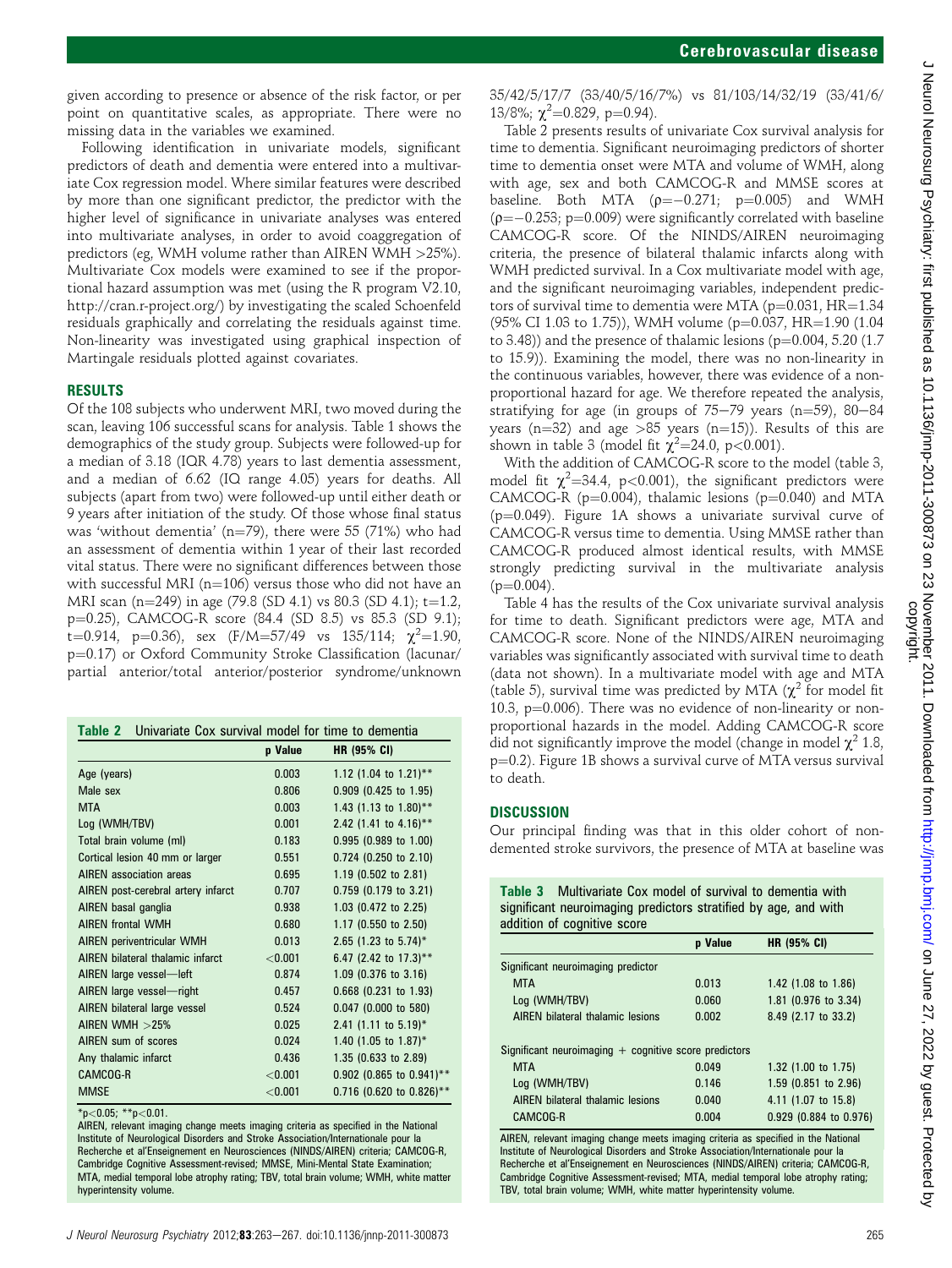

Figure 1 Univariate survival. (A) Time to dementia by Cambridge Cognitive Assessment-revised (CAMCOG-R) score in three groups- $CAMCOG-R > 90$  (n=31), CAMCOG-R 82-90 (n=38) and CAMCOG-R  $<$ 82 (n=37). (B) Time to death by medial temporal atrophy (MTA) in two groups—MTA  $<$ 3 (n=50) and MTA  $\geq$ 3 (n=56).

associated with shorter survival time to subsequent onset of dementia, suggesting a role for Alzheimer's type pathology as a cause of post stroke dementia. However, baseline CAMCOG-R score was a much stronger predictor of survival to dementia. We did not see any association between dementia and large vessel stroke although the numbers with AIREN large vessel infarcts were relatively small so the study may have been underpowered to detect such an association. Our findings are in keeping with previous studies in generally younger stroke patients<sup>1</sup> showing the influence of MTA and WMH on post stroke dementia. We examined the role of the NINDS/AIREN neuroimaging criteria for VaD and, apart from thalamic lesions and WMHs, did not find any increased rate of dementia in those meeting the individual criteria. This is in keeping with our previous study in which we found that there was no difference between the NINDS/AIREN neuroimaging criteria in those with acute post stroke dementia versus those without.<sup>4</sup> The results suggest that post stroke dementia is associated more strongly with small

| p Value                             |       | HR                        |
|-------------------------------------|-------|---------------------------|
|                                     |       |                           |
| Age (years)                         | 0.012 | 1.08 (1.02 to 1.15)*      |
| Male sex                            | 0.40  | 1.25 (0.751 to 2.08)      |
| <b>MTA</b>                          | 0.009 | 1.23 (1.06 to 1.44)**     |
| Log (WMH/TBV)                       | 0.288 | 1.18 (0.870 to 1.60)      |
| Total brain volume (ml)             | 0.142 | 0.997 (0.993 to 1.00)     |
| CAMCOG-R                            | 0.020 | $0.967$ (0.939 to 0.995)* |
| <b>MMSE</b>                         | 0.053 | 0.915 (0.836 to 1.00)     |
| $*_{n}$ / 0 0 $k$ + $*_{n}$ / 0 0 1 |       |                           |

\*p<0.05; \*\*p<0.01. CAMCOG-R, Cambridge Cognitive Assessment-revised; MTA, medial temporal lobe atrophy rating; MMSE, Mini-Mental State Examination; TBV, total brain volume; WMH, white matter hyperintensity volume.

vessel than large vessel stroke, in agreement with the findings of Staekenborg $17$  who reported that the majority of VaD cases had small vessel disease. This is also consistent with the finding that the prevalence of post stroke dementia, albeit in younger subjects, was associated with lacunar infarcts in a 24 year population based study.18

We also found a relationship between bilateral thalamic lesions and dementia, which supports previous work suggesting such a link.<sup>19–21</sup> The presence of any thalamic infarct was not a significant predictor of cognitive decline (table 2), suggesting that more extensive thalamic involvement is required before cognition is affected. However, our finding must be treated with caution as only six subjects had bilateral thalamic lesions.

The best predictor of survival time to post stroke dementia was cognitive score 3 months post stroke. Other studies have also found this to be the case in younger subjects.<sup>22</sup> In the larger cohort from which this imaging study was drawn, cognitive score, along with cardiovascular risk factors, predicted survival time to dementia.<sup>12</sup> This suggests that poor cognitive status shortly after stroke is indicative of ongoing cognitive decline, or that there is a threshold of cognitive damage which it is difficult to recover from. As this was an incident study, we do not have information about the cognitive status of participants before the stroke, and it is possible that some mild cognitive impairment preceded the stroke, although we did rule out dementia immediately post stroke.<sup>23</sup> <sup>24</sup>

We found that MTA was the best predictor of survival time to death whereas WMH did not predict survival time. This is contrary to a previous study which reported an association with WMH,<sup>5</sup> however, differences between the studies are that our subjects were on average 10 years older. The mechanism for this association of MTA with survival is unclear although the hippocampus is relatively sensitive to hypoperfusion so MTA

|       | <b>Table 5</b> Multivariate Cox model of survival to death with age and |
|-------|-------------------------------------------------------------------------|
|       | significant neuroimaging predictors and with CAMCOG-R score also        |
| added |                                                                         |

|                                                                             | p Value | <b>HR</b>            |
|-----------------------------------------------------------------------------|---------|----------------------|
| Age $+$ significant neuroimaging predictors                                 |         |                      |
| Age (years)                                                                 | 0.072   | 1.06 (0.995 to 1.13) |
| <b>MTA</b>                                                                  | 0.039   | 1.19 (1.01 to 1.40)  |
| Age $+$ significant neuroimaging $+$ CAMCOG-R score predictors              |         |                      |
| Age (years)                                                                 | 0.156   | 1.05 (0.983 to 1.12) |
| <b>MTA</b>                                                                  | 0.075   | 1.17 (0.985 to 1.38) |
| CAMCOG-R                                                                    | 0.163   | 0.978 (0.949 to 1.01 |
| CAMCOG-R. Cambridge Cognitive Assessment-revised: MTA, medial temporal lobe |         |                      |

CAMCOG-R, Cambridge Cognitive Assessment-revised; MTA, medial temporal lobe atrophy rating.